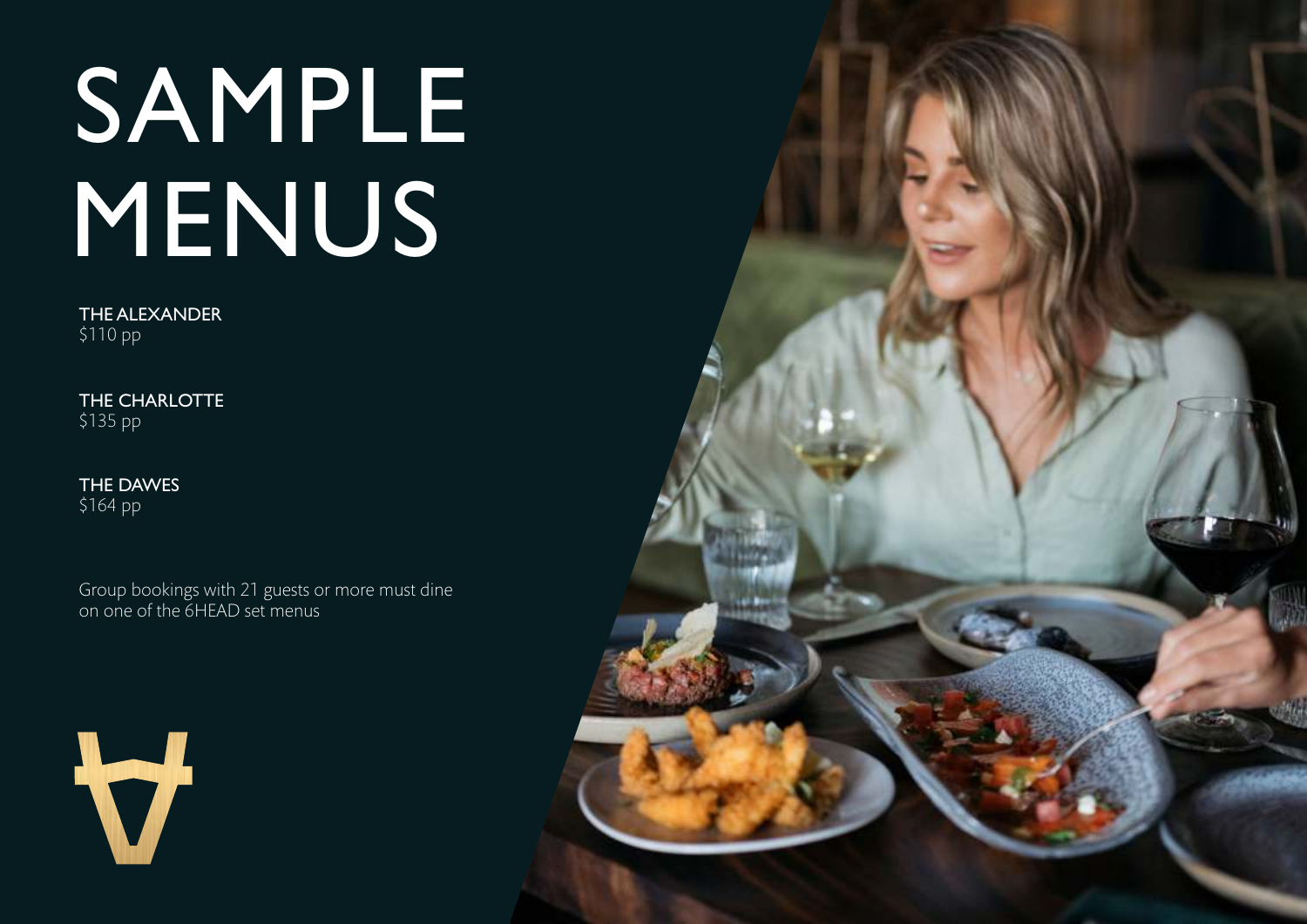### THE ALEXANDER

#### SIGNATURE SNACK

Olive Bread with Smoked Wagyu Butter Black olive Sonoma Miche sourdough, in-house cultured butter, lava salt

#### TO START

(choice of)

Kingfish Ceviche Cured Hiramasa kingfish, garlic crème fraîche, citrus dressing, fresh herbs, pickles

Calamari Buttermilk and confit garlic marinated, southern-style coated and fried, served with Yuzu aïoli

Mayura Rump Tartare Free-range egg yolk, condiments, garlic crostini, fresh herbs

#### MAIN COURSE

(choice of)

Fillet 200g Tender Valley, Grain Fed 200 Days Grilled to your liking and served with chips or salad and a choice of sauce

Mushroom Pithivier Seasonal mushroom & Fable ragu pie, truffle mash, mushroom cream

Murray Cod Pan-fried fillet, charred corn, soft leeks, kombu butter, mussels

#### SWEET ENDING

(choice of)

Rice Pudding Caramelised rice pudding, spiced orange, roasted quince, almond crumb and vanilla ice-cream

Chocolate & Malt Tart Baked dark chocolate, malt, hazelnut soil and hazelnut ice-cream

### THE **CHARLOTTE**

#### SIGNATURE SNACK

Olive Bread with Smoked Wagyu Butter Black olive Sonoma Miche sourdough, in-house cultured butter, lava salt

#### TO START

(choice of)

Chicken Parfait Corn-fed chicken liver parfait, toasted brioche, quince paste

Charred Fremantle Octopus Slow-braised lentil ragu, salsa verde, fresh herbs

Mayura Rump Tartare Free-range egg yolk, condiments, garlic crostini, fresh herbs

#### MAIN COURSE

(choice of)

Fillet 300g Collinson & Co, Grass Fed Grilled to your liking and served with chips or salad and a choice of sauce

Eye of Rump 300g Mayura Platinum Wagyu Grain Fed 450 Days, MB6+ Grilled to your liking and served with chips or salad and a choice of sauce

Murray Cod Pan-fried fillet, charred corn, soft leeks, kombu butter, mussels

#### SWEET ENDING

(choice of)

Rice Pudding Caramelised rice pudding, spiced orange, roasted quince, almond crumb and vanilla ice-cream

Buttermilk Pannacotta Gingerbread, poached pear and salted caramel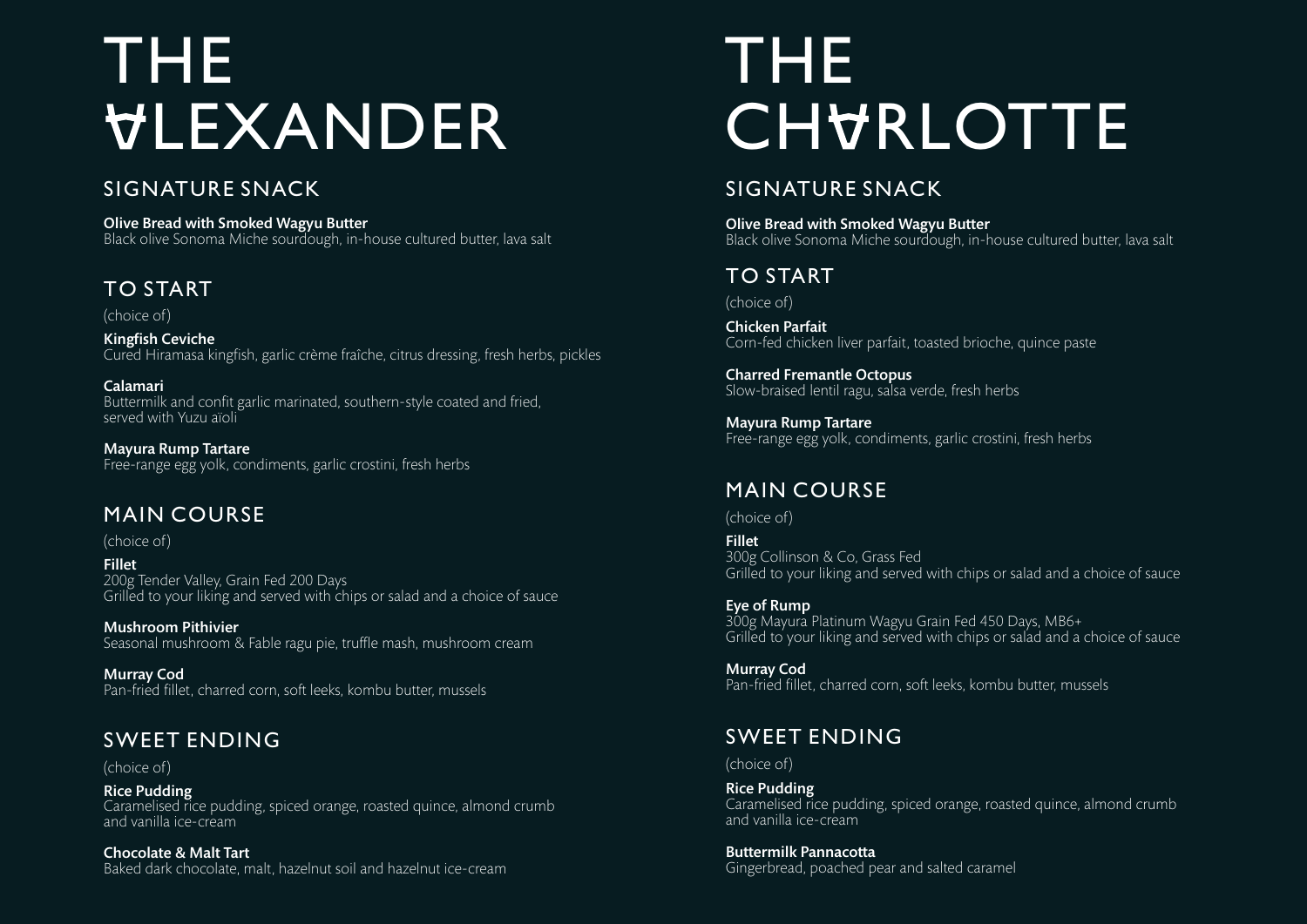#### THE DAWES SHARING MENU FOR TWO

#### TO START

#### Olive Bread with Smoked Wagyu Butter

Black olive Sonoma Miche sourdough, in-house cultured butter, lava salt

#### Wagyu Bresaola

Mayura MB9+ cured by our friends at De Palma, with Lombardi peppers

#### ENTRÉES

#### Kingfish Ceviche Cured Hiramasa kingfish, garlic crème fraîche, citrus dressing, fresh herbs, pickles

#### Mayura Rump Tartare Free-range egg yolk, condiments, garlic crostini, fresh herbs

#### MAIN

#### Dry-Aged Tomahawk 1.5kg Collinson & Co, Grass Fed. Grilled to your liking served with chips, salad and your choice of sauce

#### DESSERT

#### Rice Pudding

Caramelised rice pudding, spiced orange, roasted quince, almond crumb and vanilla ice-cream

#### Cheese Selection

Today's selection of our specially curated cheese selection, served with condiments and crackers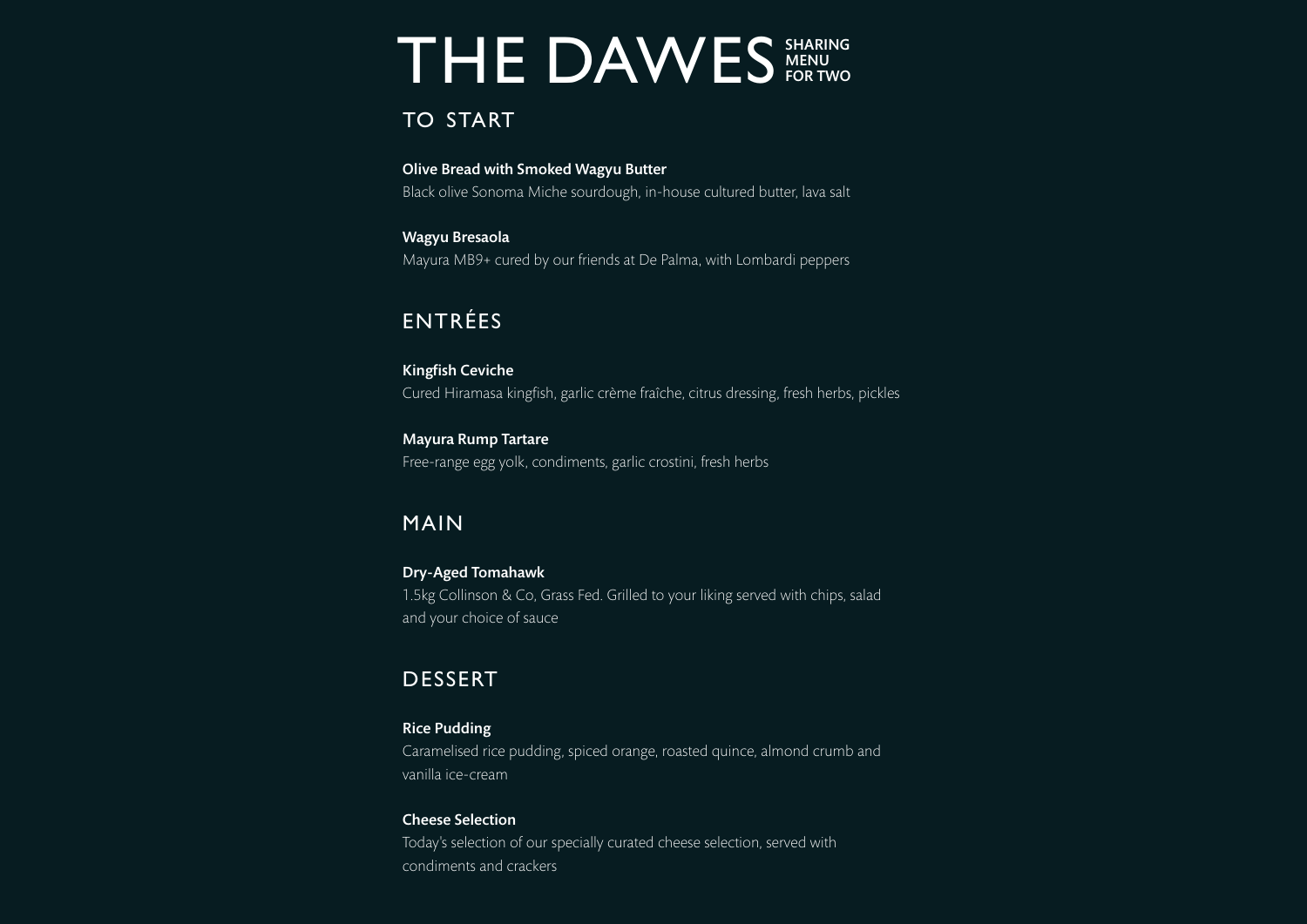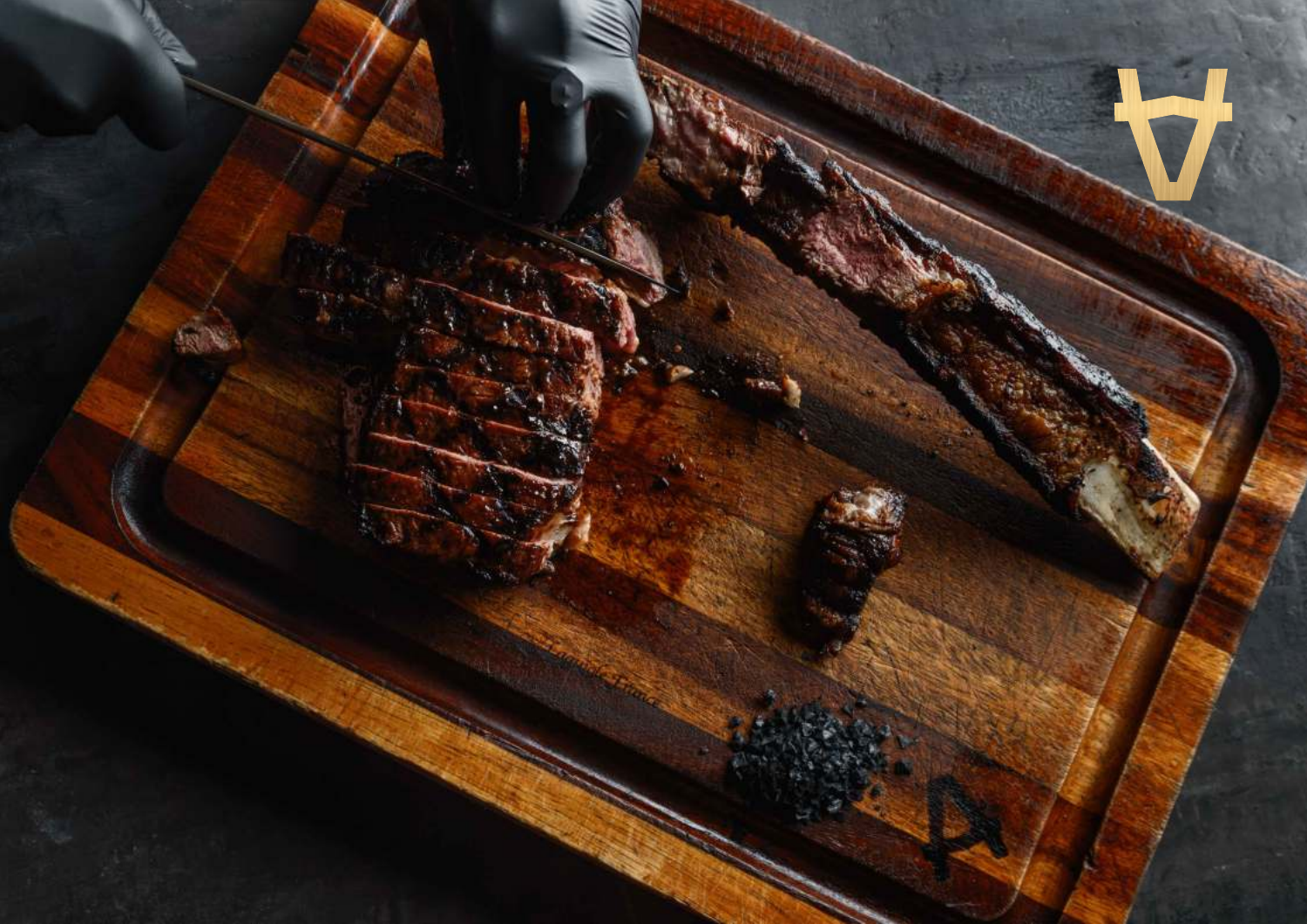# SAMPLE BEVERAGE PACKS

PREMIUM SAMPLE PACK \$80pp - 2 Hours \$35pp per additional hour

DELUXE SAMPLE PACK \$100pp - 2 Hours \$45pp per additional hour

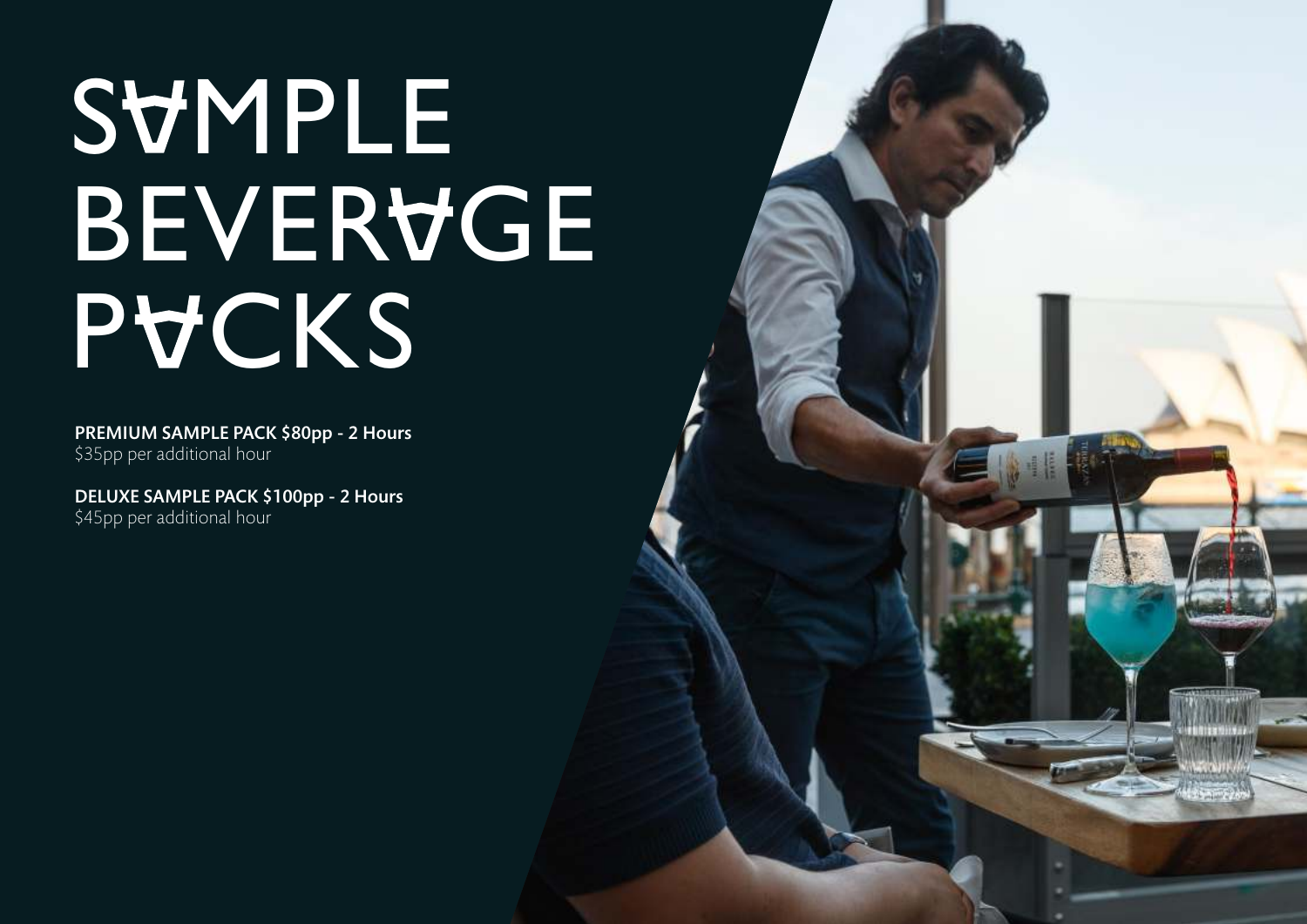*Service of alcohol will be in accordance with NSW RSA legislation. All beverage packages commence at the confirmed reservation time. Cocktails and spirits are available and will be charged on a consumption basis only*

#### Premium Sample Pack \$80pp - 2 Hours / \$35pp per additional hour

Includes Peroni on Tap, 4 Pines Pacific Ale, Sydney Lager and Hills Apple Cider, soft drinks, juices, Moda Still & Sparkling water

#### Choice of 1 sparkling:

**Dal Zotto** Prosecco King Valley, VIC<br> **Prosecco King Valley, VIC**<br>
Sparkling Brut NV Pipers Brook, TA **Jansz Sparkling Brut NV** Pipers Brook, TAS **Deviation Road** Sparkling Rosé Adelaide Hills, SA

#### The following 2 whites, 1 rosé and 2 reds:

**Yalumba** Pinot Grigio Regional, SA **Freycinet 'Wineglass Bay'** Sauvignon Blanc East Coast, TAS

**Bowen Estate** Shiraz Shiraz Coonawarra, SA Two Hands 'Sexy Beast' Cabernet Sauvignon McLaren Vale, SA

Cape Mentelle **Cape Mentelle** Rosé **Margaret River, WA** 

# PREMIUM **PACKACE**



2016 **EATHCOTE SHIRAZ** 

**ZSOMI ODUCT OF ALISTRALIA**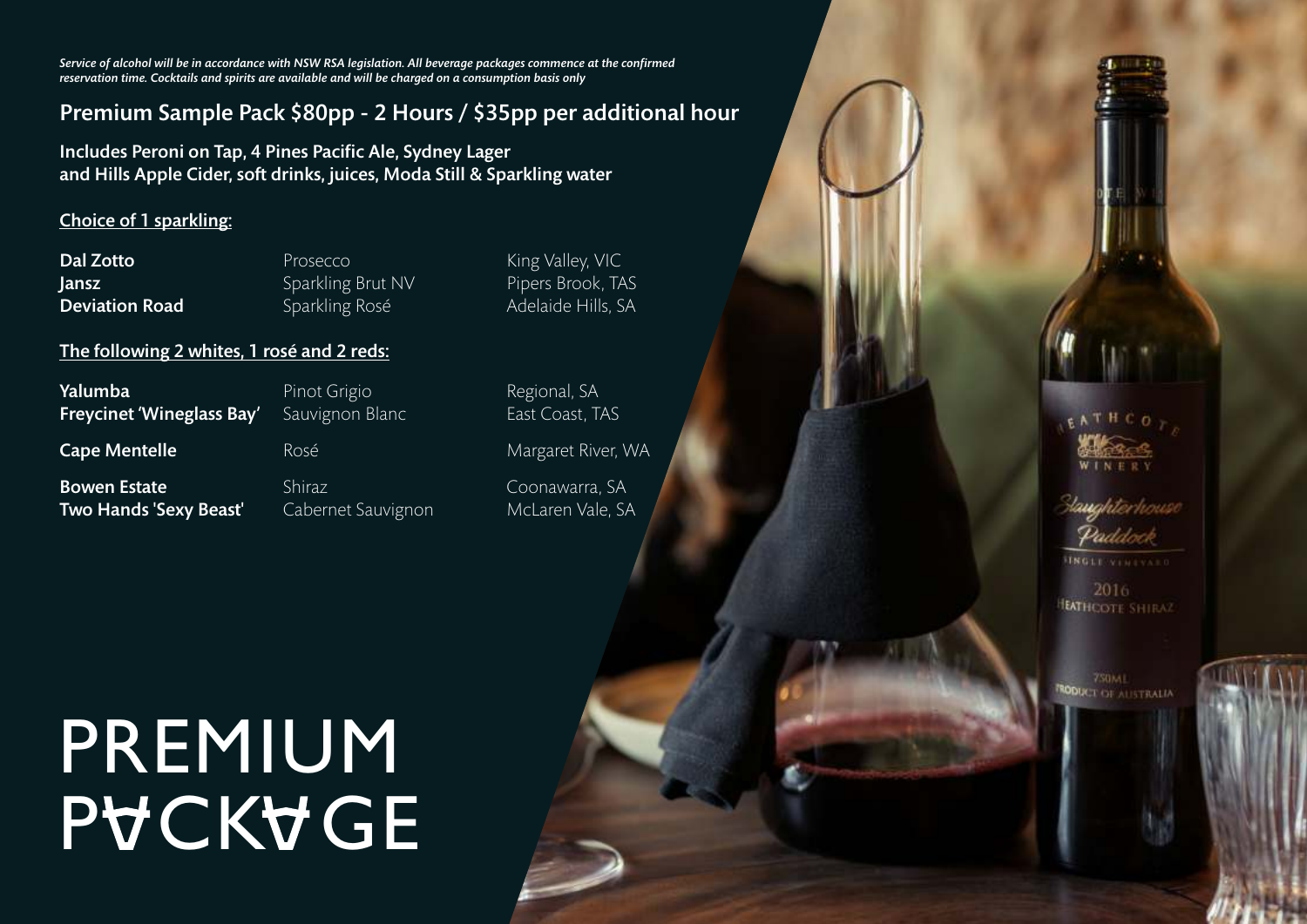#### Deluxe Sample Pack \$100pp - 2 Hours / \$45pp per additional hour

Includes Peroni on Tap, all bottled beers, soft drinks, juices, Moda Still & Sparkling water

#### Choice of 1 sparkling:

**Chandon** Blanc de Blanc NV Yarra Valley, VIC **Quartz Reef** Sparkling Brut NV Central Otago, NZ **Chandon** Sparkling Rosé NV Yarra Valley, VIC Feel like something special? Add Pol Roger NV Champagne for \$12 per person

#### Choice of 5 of the following:

**Jim Barry 'Florita'** The Riesling Clare Valley, SA **Cloudy Bay**<br> **Cloudy Bay** Sauvignon Blanc Marlborough, NZ<br>
Pinot Gris
Barossa Valley SA **Peter Lehmann 'Hill and Valley'** Pinot Gris Barossa Valley, SA **Tarrawarra Estate** Tarrawarra **Estate** Chardonnay Yarra Valley, VIC **Vasse Felix 'Premier'** Chardonnay Margaret River, WA

**Domaine AIX Commaine AIX Rosé** Rosé Provence, France

**Dalrymple Dalrymple Pinot Noir** Coal River Valley, TAS **Isole E Olena**<br> **Isole E Olena** Sangiovese Tuscany, Italy<br> **Shiraz** Barossa Valley, SA **Head Wine Estate 'Old Vine'** Shiraz **Terrazas De Los Andes Reserva** Malbec Mendoza, Argentina Two Hands 'Sexy Beast' Cabernet Sauvignon McLaren Vale, SA

## DELUXE **PACKACE**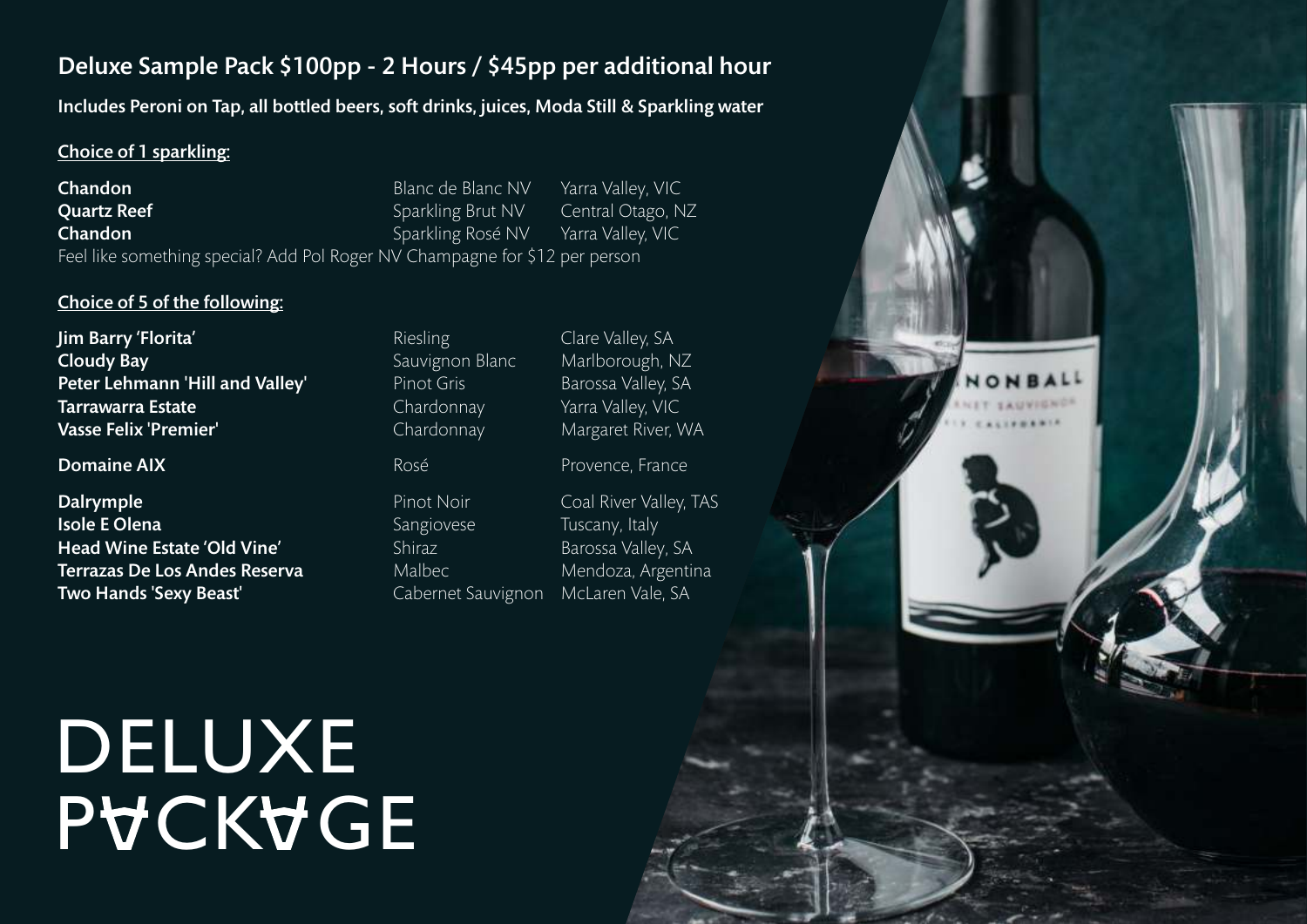## TERMS & CONDITIONS

#### BOOKING GUARANTEE POLICY

Booking Size 1-5pax: Credit card details must be provided to secure a Saturday and Sunday reservation at 6HEAD. Should you cancel your reservation within 24 hours of the arrival time, or if you arrive with less guests, or fail to show, a cancellation charge of \$50 per person will be incurred.

Booking Size 6-50pax: Credit card details must be provided to secure a reservation for 6 - 50 guests at 6HEAD. Should you cancel your reservation within 48 hours of the arrival time, or if you arrive with less guests, or fail to show for the reservation, a cancellation charge of \$50 per person will be incurred.

Booking Size 51+pax: A different policy applies for bookings of 51 or more guests. Speak to a member of the 6HEAD Reservations team to discuss.

#### PAYMENT PROCESSING FEE

A Payment Processing Fee will apply to all card transactions made in the restaurant. 6HEAD engages an independent 3rd party to provide this service, and does not profiteer from any Payment Processing Fee received. EFTPOS, Savings & Cheque = NIL, MasterCard, Visa and American Express = 1.65%, Diners Club International = 1.50%, UnionPay = 2.20%. Alternatively, we do accept cash. For payments made online and in situations where we have stored your card details to be charged at a later date = 2.60%.Third-party vendor fees e.g. PayPal, Stripe, in-house store terminal fees will not be refunded upon cancellation.

#### SERVICE CHARGE

A \$5 per person surcharge applies on Sundays and public holidays.. A service charge of 10% will be added for all groups of 10 or more guests which is passed directly to the wait staff as a gratuity.

#### PRIVATE DINING ROOMS

When booking a private/semi-private dining room or space, you must comply with the minimum spend requirements. The minimum spend is based on food and beverages only and does not include any other fees or charges such as the 10% service charge. If you do not reach your minimum spend, you are welcome to purchase food and beverage to make up the balance. A party hire fee will otherwise apply to meet the minimum spend requirement.

#### MENUS AND BEVERAGE PACKAGES

Group bookings of 21 guests or more are required to dine on one of the 6HEAD set menus. Bookings of 21 guests or more are also required to choose a beverage package, otherwise pre-select wines from the 6HEAD wine list. If beverages are not pre-selected 6HEAD cannot guarantee availability on the day. All menu items and prices are subject to change based on seasonal availability. Beverage packages commence at the start time of your reservation.

#### ARRIVAL AND SEATING TIMES

It is appreciated if you could kindly emphasize to your guests the importance of arriving at 6HEAD on time so that you can enjoy your meal within the confirmed time period. All reservations are subject to a seating time as follows: 1 to 5 guests: 2 hours, 6 to 10 guests: 2.5 hours, 11 and above guests: 3 hours.

#### LATE RESERVATIONS

Please arrive on time for your reservation. We will hold your reservation and table for 15 minutes after the scheduled reservation time. Your table may be given away if you are more than 15 minutes late.

#### REQUESTED SEATING AND CAPACITY

All requests for specific seating preferences are taken into consideration but are not guaranteed. Please be aware that groups over 12 guests may be seated on two or more tables.

#### **BYO**

We are a fully licensed restaurant and as such, we do not accept BYO.

#### CAKEAGE

A cakeage fee of \$6 per person applies if you choose to bring your own cake.